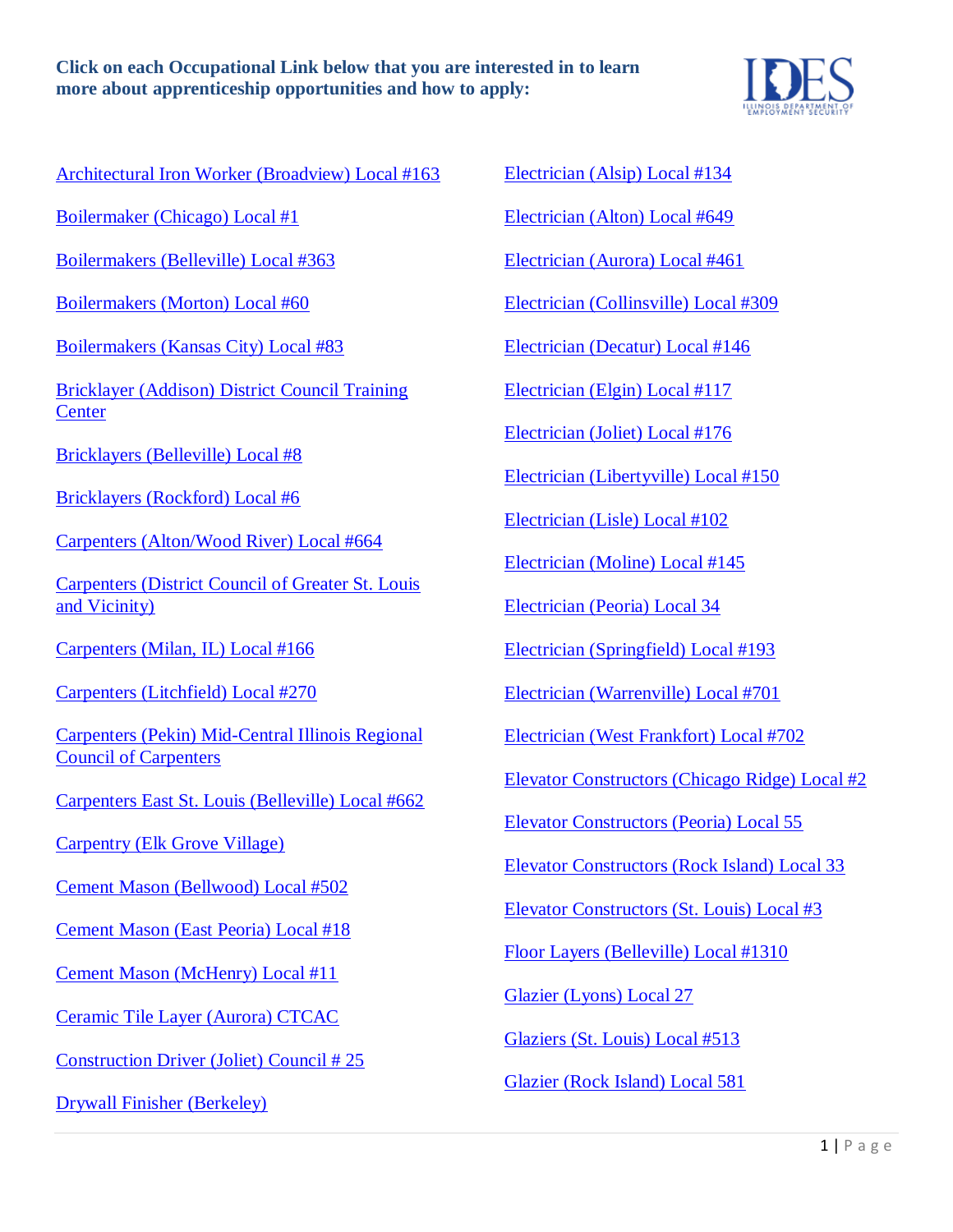

[Heat & Frost Insulator \(Tinley Park\) Local #17](http://www.local17insulators.com/)

[Heat & Frost Insulator \(Sioux City, Iowa\) Local](http://www.insulators.org/union-directory/iowa)  [#81](http://www.insulators.org/union-directory/iowa)

[Insulators & Asbestos Workers \(Bridgeton, MO\)](http://www.insulators.org/union-directory/missouri)  [Local #1](http://www.insulators.org/union-directory/missouri)

[Iron Worker \(Aurora\) Local #393](http://www.iwlocal393.com/)

[Iron Worker \(Forest Park\) Local #1](http://www.iwlocal1.com/)

[Iron Worker \(Rockford\) Local #498](http://www.iwlocal498.org/)

[Iron Workers \(East St. Louis\) Local #392](http://ironworkers392.org/)

[Iron Workers \(Rock Island\) Local #111](http://www.ironworkers111.org/index.html)

[Iron Workers \(East Peoria\) Local #112](http://www.ironworkers112.org/index.html)

[Iron Workers \(Springfield\) Local #46](http://www.ironworkers46.org/)

[Laborer / Construction \(Carol Stream\) CLDC](http://www.chicagolaborers.org/)

Laborers (Alton - [Godfrey\) Local #218](https://www.unionfacts.com/lu/11719/LIUNA/218/)

[Laborers \(Belleville\) Local #459](http://www.central-laborers.com/local_459.html)

[Laborers \(Carlyle\) Local #581](https://www.unionfacts.com/lu/8158/LIUNA/581/)

[Laborers \(Chicago-Carol Stream\) District Council](http://www.chicagolaborers.org/apprentice-program)

[Laborers \(Collinsville\) Local #44](https://www.unionfacts.com/lu/16462/LIUNA/44/)

[Laborers \(Columbia –](http://www.laborerslocal196.org/) Waterloo) Local #196

[Laborers \(East St. Louis\) Local #100](http://www.liuna100.org/)

Laborers (Edwardsville - [Granite City\) Local #397](http://www.local397.com/)

[Laborers \(Greenville\) Local #622](https://www.unionfacts.com/lu/15597/LIUNA/622/)

[Laborers \(Hillsboro\) Local #1084](https://www.unionfacts.com/lu/24445/LIUNA/1084/)

Laborers [\(Marion\) Local #773](http://www.local773.com/home)

[Laborers \(Mt. Sterling\)](http://www.illaborers.org/facility/mt-sterling/mt-sterling.html)

[Laborers \(Mascoutah\) Local #742](https://www.unionfacts.com/lu/7844/LIUNA/742/)

[Laborers \(O'Fallon\) Local #670](https://www.unionfacts.com/lu/1236/LIUNA/670/)

[Laborers \(Swansea\) 12 Counties SW Illinois DC](http://www.swildc.org/)

[Laborers \(Wood River\) Local #338](http://www.central-laborers.com/local_338.html)

[Machinery Movers & Riggers \(Broadview\) Local](http://www.riggerslocal136.com/) [#136](http://www.riggerslocal136.com/)

[Mechanics' Union Local 701](https://local701training.org/)

Millwrights [\(Lincoln\) Local #1051](http://www.ubcmillwrights.org/new_locator_details.jsp?State=Illinois&Local=Local+716)

[Millwrights \(St. Louis\) Local #716](http://www.ubcmillwrights.org/new_locator_details.jsp?State=Illinois&Local=Local+2158) 

Millwrights (Bettendorf, Iowa) Local #[2158](http://www.abcil.org/)

[Non-Union](http://www.learnyourtrade.com/) Apprenticeship Programs – Programs [for Non-Union Apprenticeship: / Training](http://www.oe520.org/)  Schedule:

[Operating Engineers \(Granite City\) Local](http://www.iuoe649.org/index.php?page=apprenticeship-and-training) #520

[Operating Engineers \(Peoria\) Local #649](http://www.iuoe.org/training/local-150-heavy-equipment-operator-training-school)

[Operating Engineers \(Wilmin](http://www.jatc-dftc.org/)gton - Countryside) Local #150

Painter/Decorator (Berkeley)

[Painter/Drywall Finisher \(Au](https://www.paintersdc30.com/employers/wage-rate-sheets/painters/painters-local-union-157)rora) DC #30

[Painters \(Peoria\) Local #157](http://www.dc58iupat.net/)

[Painters \(Collinsville\) D.C. #58](https://www.unionfacts.com/lu/3026/PAT/502/#basic-tab)

[Painters \(Rock Island\) Locals #5](http://www.pf597.org/)02 & #676

[Pipefitter \(Chicago\) Local #597](http://www.opcmia.org/)

[Plasterers \(Woodstock\) Local #11](http://www.opcmia.org/)

[Plasterers \(Rock Island\) Local #18](http://www.opcmia.org/index.php?option=com_content&task=view&id=62&Itemid=49)

Plasterers & Cement Masons (Harrisburg) Local #143